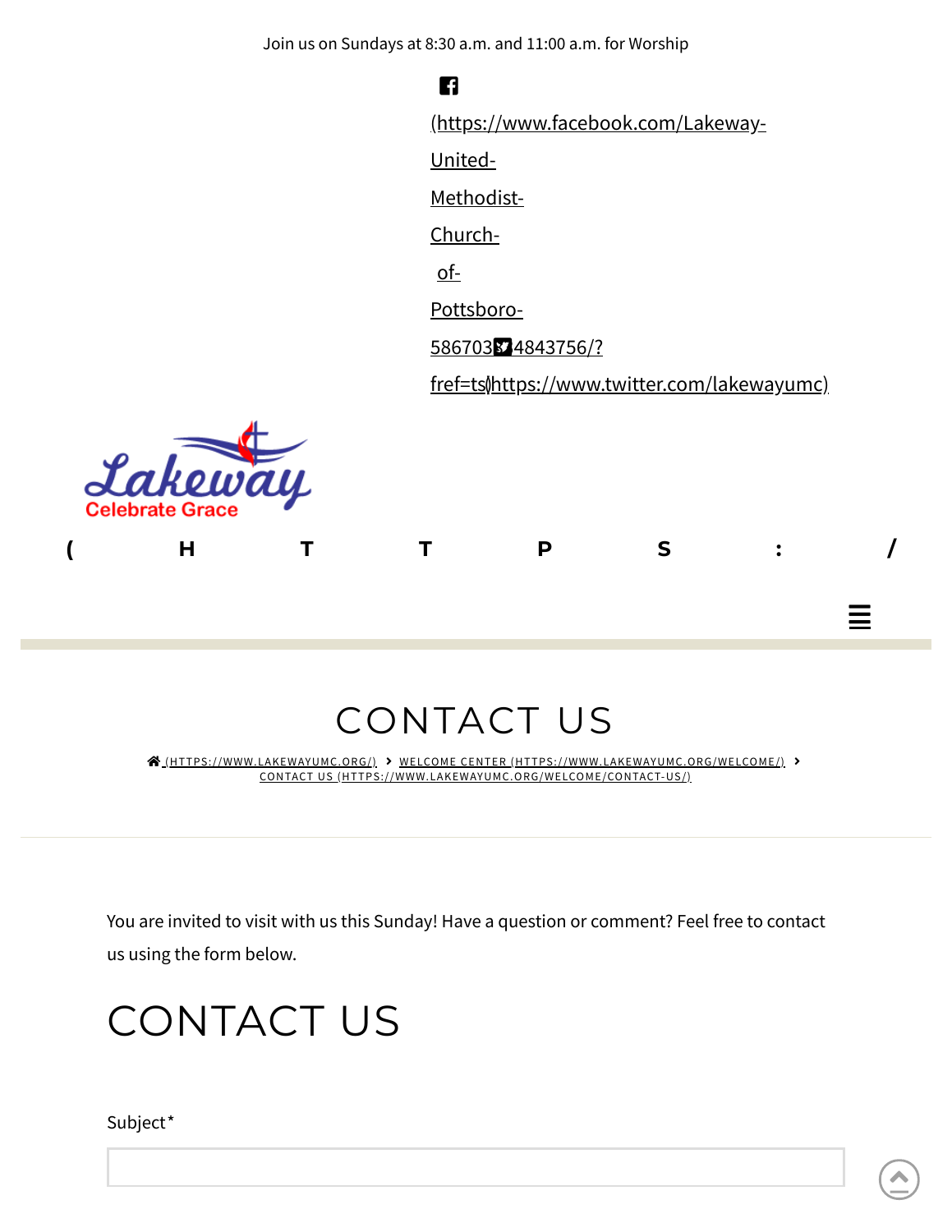#### Name\*

| First |  |  |
|-------|--|--|
|       |  |  |
| Last  |  |  |

Email\*

#### Message\*

SUBMIT FORM

#### WELCOME CENTER

Welcome! [\(https://www.lakewayumc.org/welcome/home/\)](https://www.lakewayumc.org/welcome/home/)

About Us [\(https://www.lakewayumc.org/welcome/about-us/\)](https://www.lakewayumc.org/welcome/about-us/)

Times & Location [\(https://www.lakewayumc.org/welcome/times-location/\)](https://www.lakewayumc.org/welcome/times-location/)

Meet the Pastor [\(https://www.lakewayumc.org/welcome/meet-the-pastor/\)](https://www.lakewayumc.org/welcome/meet-the-pastor/)

Meet the Staff (https://www.lakewayumc.org/welcome/meet-the-staff/)

Common Questions [\(https://www.lakewayumc.org/welcome/common-questions/\)](https://www.lakewayumc.org/welcome/common-questions/)

You are Invited! [\(https://www.lakewayumc.org/welcome/you-are-invited/\)](https://www.lakewayumc.org/welcome/you-are-invited/)

[Contact](https://www.lakewayumc.org/welcome/contact-us/) Us **く**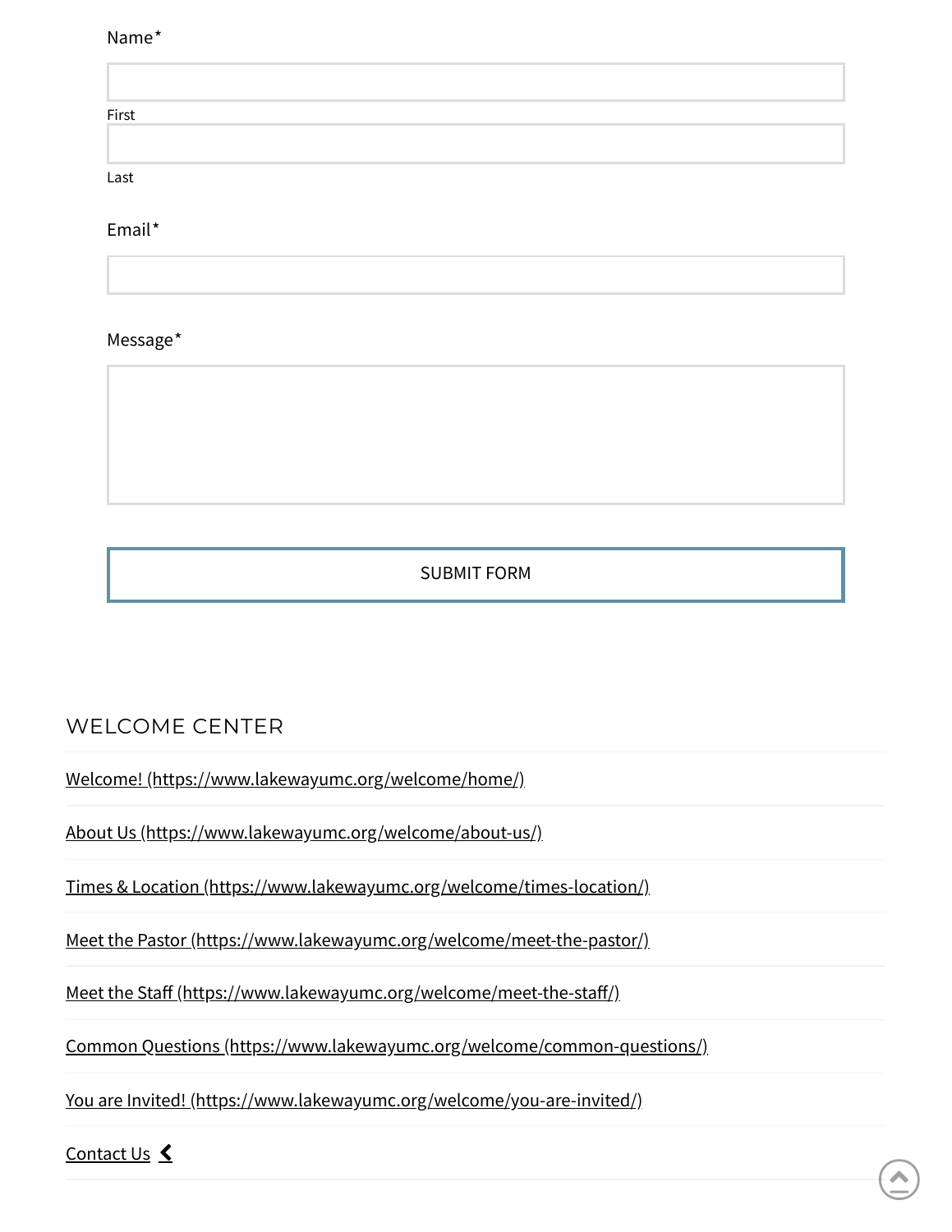#### LAKEWAY UNITED METHODIST CHURCH

15015 N SH 289 Pottsboro, TX 75076 (map) [\(https://www.google.com/maps/place/Lakeway+United+Methodist+Church/@33.783768,-96.6782737,17z/data=](https://www.google.com/maps/place/Lakeway+United+Methodist+Church/@33.783768,-96.6782737,17z/data=!3m1!4b1!4m5!3m4!1s0x864c92372560ad93:0xb6d7677550d392fe!8m2!3d33.783768!4d-96.676085) 96.676085) Office: (903) 786-2138 (tel: (903) [786-2138\)](tel:(903) 786-2138) dyan.dietz@lakewayumc.org [\(mailto:dyan.dietz@lakewayumc.org\)](mailto:dyan.dietz@lakewayumc.org)

#### SUNDAY SERVICE SCHEDULE

8:30 a.m. Communion Service 11:00 a.m. Worship Service More details... [\(/welcome-center/times-location/\)](https://www.lakewayumc.org/welcome-center/times-location/)

#### WE SERVE THE SURROUNDING COMMUNITIES OF...

Pottsboro, Denison, Sherman, Whitesboro, Sadler, Gordonville, Southmayd, Gunter, Dorchester, Collinsville, Cartwright, Colbert and Knollwood

#### SUBSCRIBE TO OUR NEWSLETTER

Email Address\*

**SUBSCRIBE**